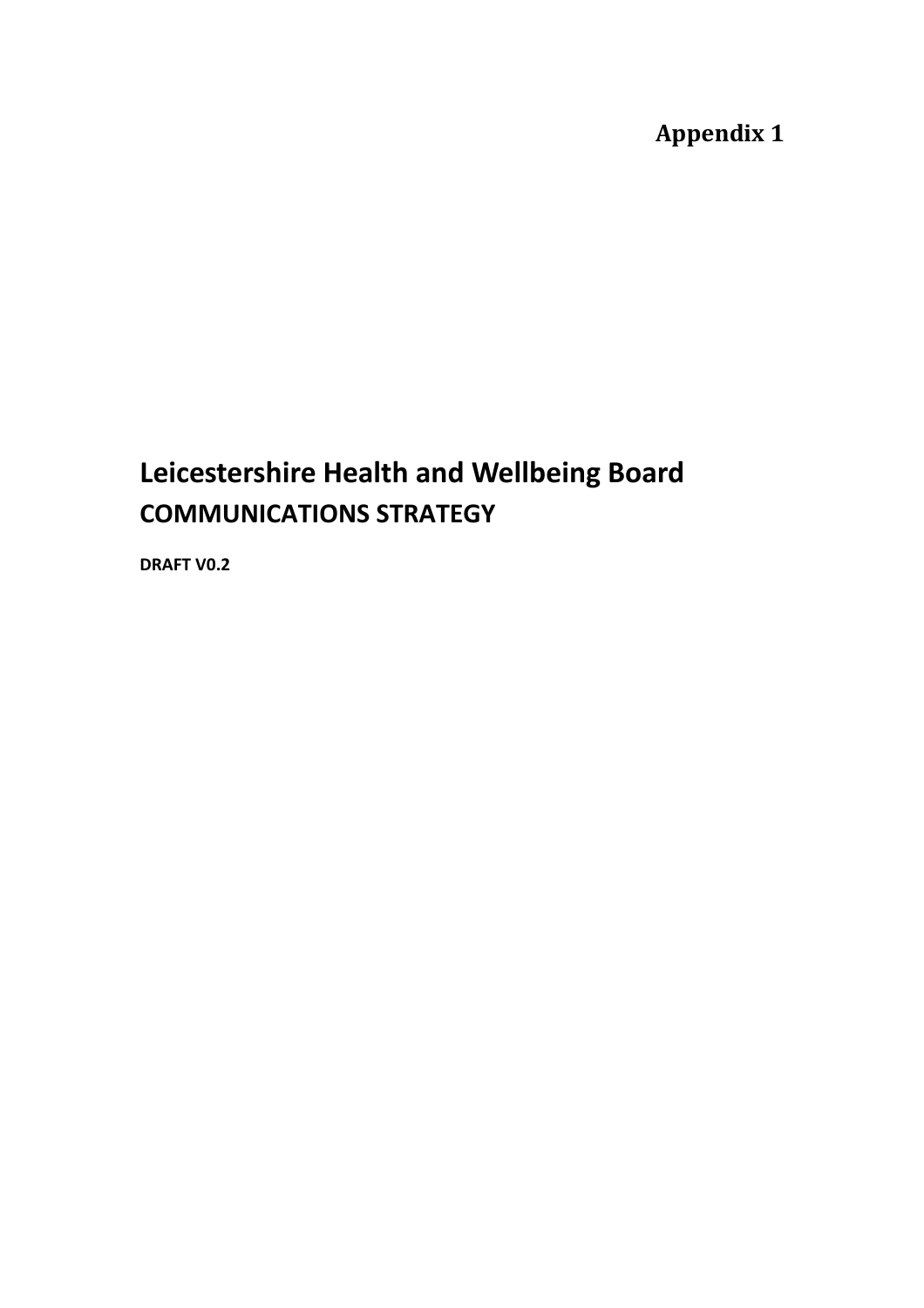## **Background**

- 1. The public sector faces its biggest ever challenge. Both local and national bodies are tackling unprecedented financial, legislative and demographic pressures. Large-scale transformation and integration is on the horizon for most.
- 2. The role of the Health and Wellbeing Board is to lead and advise on work to improve the health and wellbeing of Leicestershire through the development of improved and integrated health and social care services.
- 3. Health and Wellbeing Boards (HWBs) were given legal status by the Health and Social Care Act 2012. Each local authority and its partner clinical commissioning groups is responsible for:
	- Assessing the health and wellbeing needs of local people (adults, children and young people), including wider factors which create inequalities, and bringing this analysis together in a Joint Strategic Needs Assessment (JSNA).
	- Preparing a joint health and wellbeing strategy (JHWS), prioritising actions and underpinning commissioning in the short, medium and long term.
	- Promoting integration and partnership working at the local level by joining up commissioning plans across the NHS, social care and public health.

## **Scope of this document**

- 4. This communications strategy and implementation plan will support the delivery of the Health and Wellbeing Board's objectives. Outputs and outcomes will be initially monitored on a monthly basis and reported to the internal team.
- 5. It will be revised, according to the shape and focus for the board and its partners – and will therefore remain a live, working document.
- 6. A quarterly review of communications will be undertaken to ensure that resource is targeted appropriately, working effectively and helping the board to achieve its aims.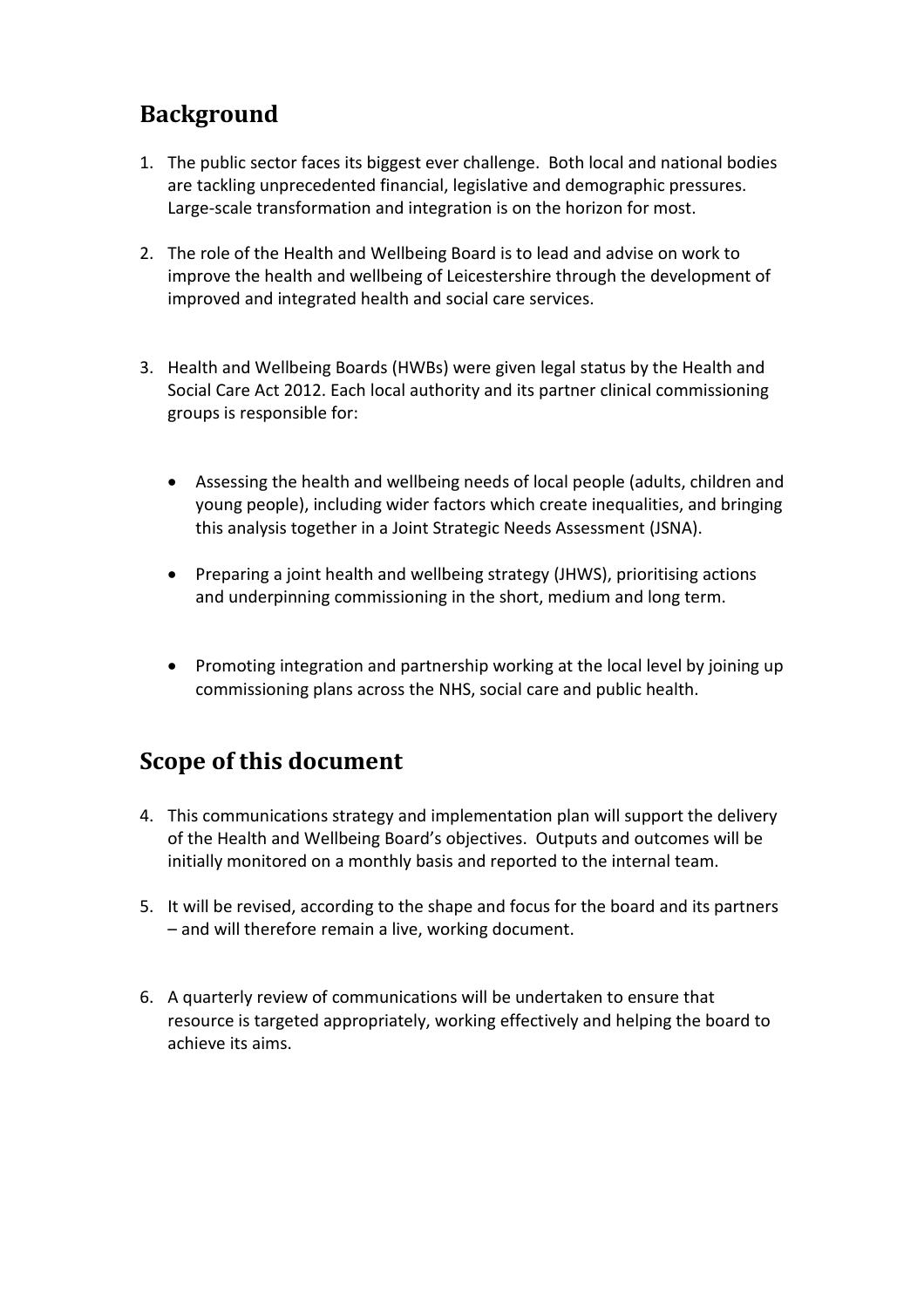## **Research and insight**

- 7. It's vital that we understand the context in which we are attempting to engage our target audiences. For the Health and Wellbeing Board, there are some things that we know, for example:
	- a. Trust in public and private organisations has declined. Negative media stories surrounding events such as publication of the Francis report, continue to erode public confidence and heighten a general scepticism about public services working together.
	- b. There is a level of trust placed in GPs to shape local services and this perception may influence how the board positions its spokespeople.

### "Four fifths (80%) of the public agree that GPs are bestplaced to understand which services their patients need."<sup>1</sup>

- c. There is public appetite for health and social care partners to work together to improve services and reduce cost. In the county council's latest budget consultation over 7,200 people commented on what they saw as council priorities. 93% said that the council should work with the NHS and GPs.
- d. In a recent consultation conducted by Healthwatch Leicestershire to identify priorities for 2014-15, 66% of respondents ranked 'joining up health and social care' as their number one priority.
- e. 62% highlighted improving mental health care services. Half of respondents named: early diagnosis of disease, support for people with long-term conditions, and care for older people.
- f. The Healthwatch report highlighted the following key audiences for engagement work:
	- BME service users
	- Children and Young People
	- Rurally isolated
	- Working parents
	- Men

1 – Public Perceptions of the NHS and Social Care, IPSOS MORI, June 2013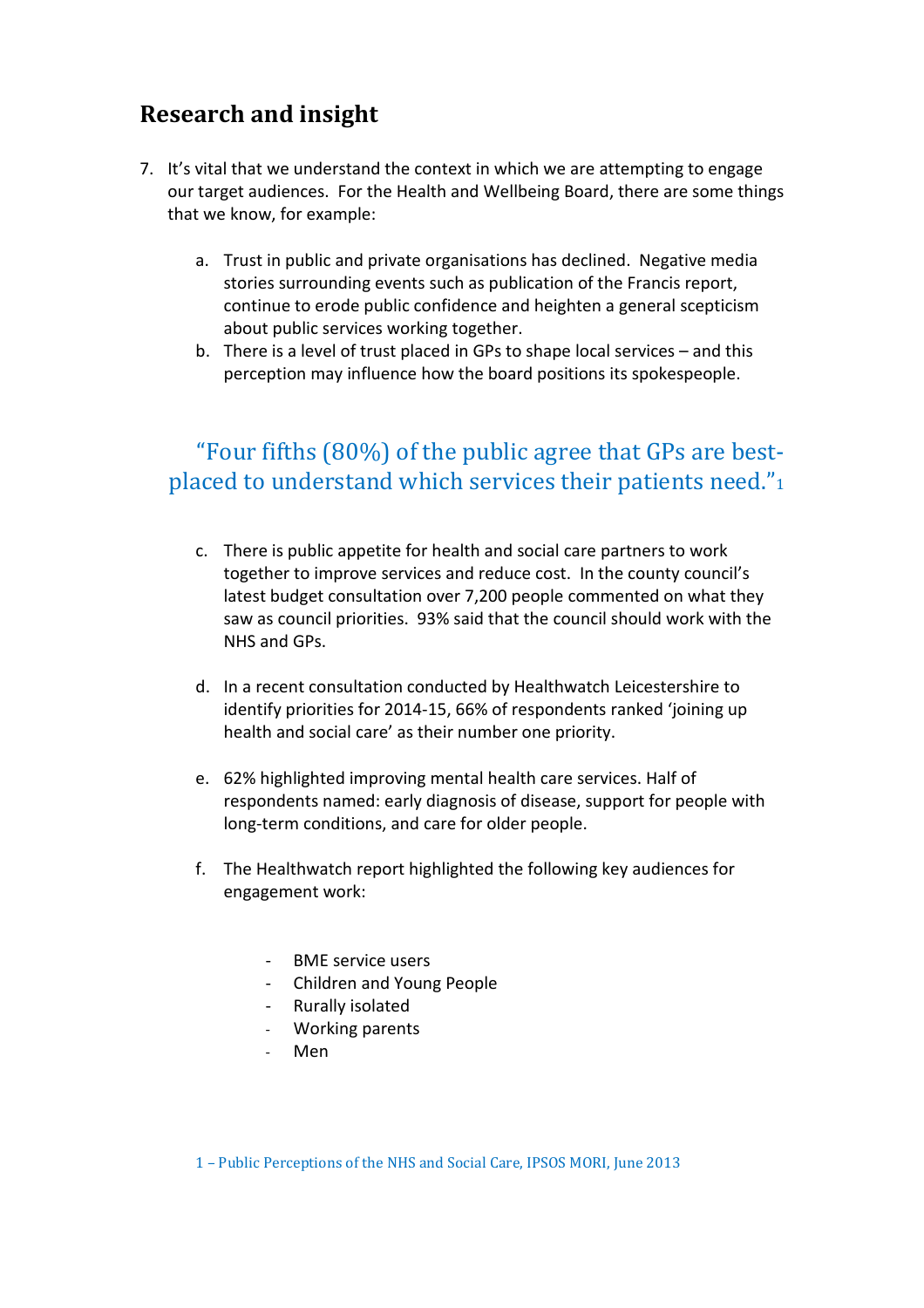g. People don't seem to seek out information about how health and care services are run, or whether they are performing well. So we should not expect our audiences to 'stumble' into our messages – we must be deliberate, proactive and compelling in telling our story.

"Only a small minority of people (14%) have looked for information about how their local healthcare services are performing… and over eight in ten people who looked for, and found, this information say that it was easy to find."<sup>1</sup>

h. There is generally confusion over NHS services which are provided locally and nationally. Add to this the changes in recent years to CCGs, Public Health and the emerging Better Care Fund and it's easy to see how messages can be opaque and distorted to the public and stakeholders. Our communications must seek to cut through and position the work of the board clearly.

"The NHS perception gap remains… Almost eight in ten (77%) people agree that my local NHS is providing me with a good service. However, two thirds agree (66%) that the NHS is providing a good service nationally."<sup>1</sup>

- 8. Knowing how best to communicate with and engage our audiences will help us to create a meaningful dialogue in the most cost-effective way.
- 9. Nationally, we know that most people engage with their health and care services face-to-face or via telephone. Young people are those in social groupings A and B are more likely to use email or online services. This insight should influence our choice of communication channel. 1
- 10. We are already aware that in Leicestershire:
	- a. 62% of residents read *Leicestershire Matters* <sup>2</sup>
	- b. 73.5% of residents are informed about public services 3
	- c. Social media use to engage with public services is increasing. The county council's twitter account increased its reach by 81% last year.

2 – Leicestershire Media Habits Survey – BCG Research, 2012

3 – Leicestershire Community Based Survey – Leicestershire County Council – 2014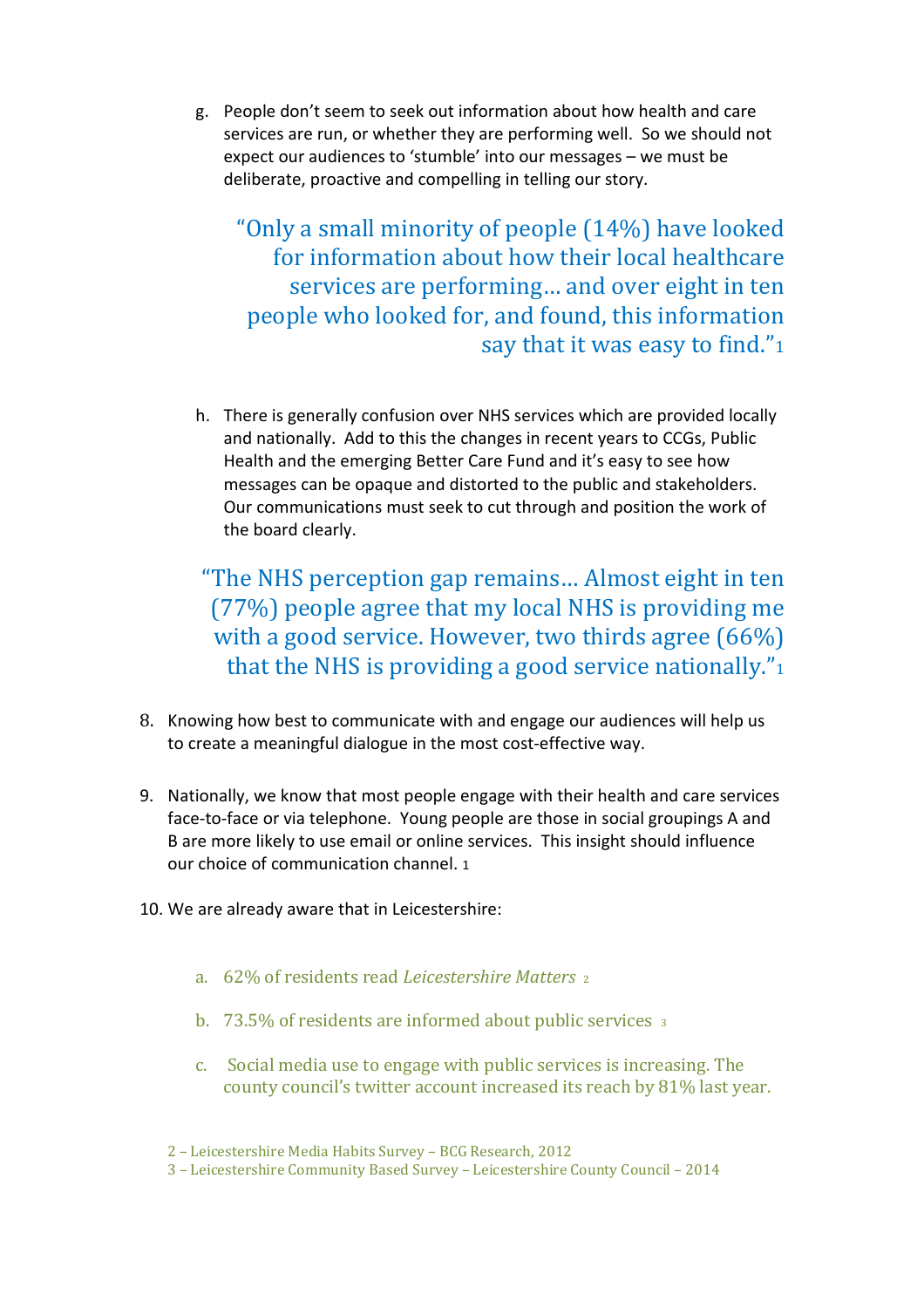- 11. From the 2012 survey of media habits in Leicestershire, we also know that:
	- 92% had watched some news in the previous week. BBC East Midlands Today was among the most popular. Compared with 2010, significantly more people watched BBC East Midlands Today and Central Tonight.
	- Radio Leicester was the key local station for news. Capital FM and Gem 106 were also important channels.
	- Males (85%) and middle age groups (89% of 25-44 year olds and 84% of 45-64 year olds) were more likely than others to listen to the radio. 65+ were more likely to listen to BBC Radio Leicester (36%).
	- The Daily Mail and The Sun were the most popular national daily newspapers. But almost half of respondents had not read any national papers.
	- 66% had read local newspapers in the previous month especially 65+. The Leicester Mercury was read by a third of all respondents. The Loughborough Echo was read by 11%. Again, this contrasts with anecdotal feedback at one of the focus groups held in July 2013 at which no-one had read a recent newspaper. Evidence suggests online readership is growing.
	- 21% had read at least one community newspaper in the previous month.
	- Three quarters of respondents had broadband at home during 2012, and national trends show that use continues to grow. Mobile internet use is now more common than ever.

#### **Communications objectives**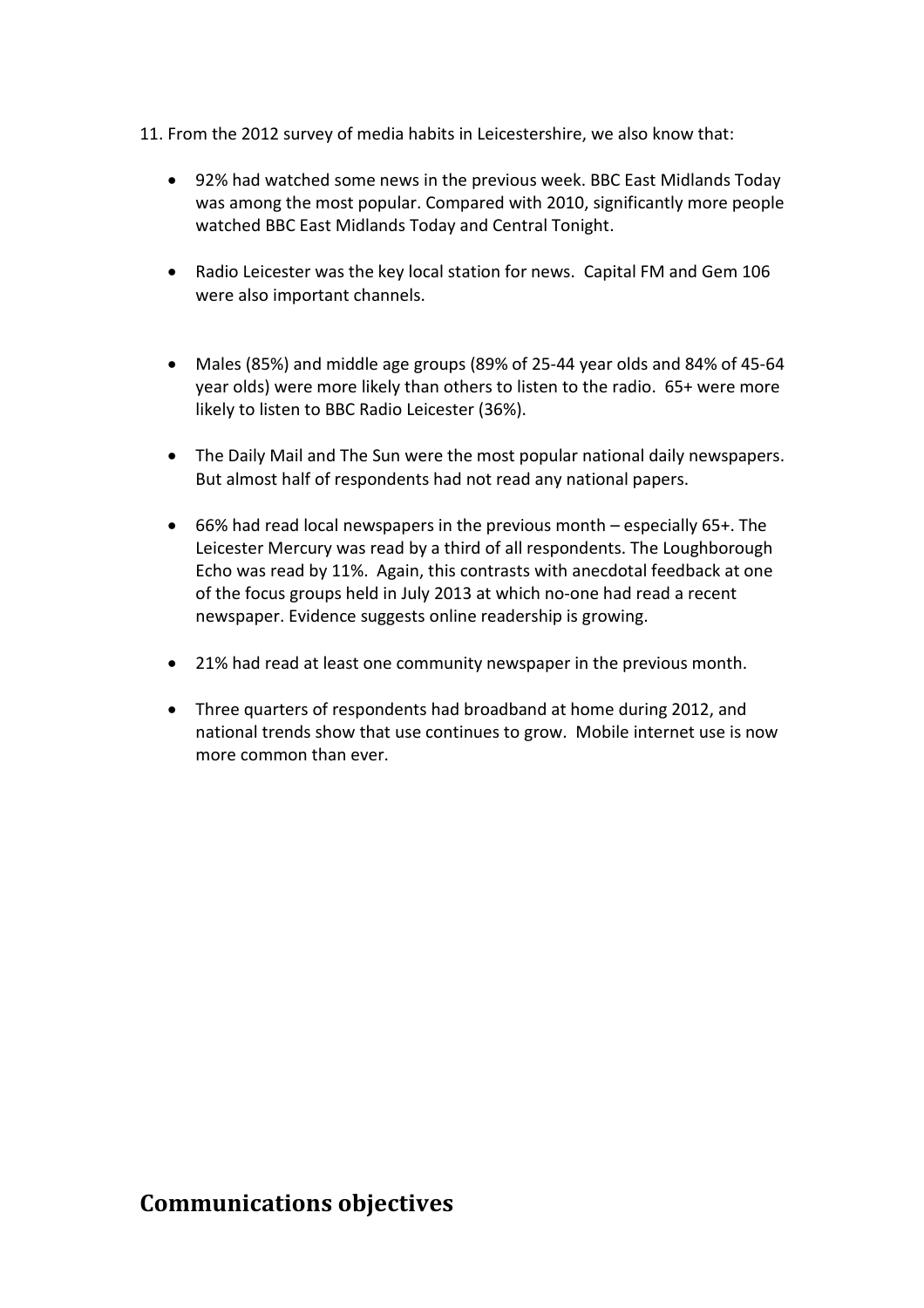- 9. The Health and Wellbeing Board has a statutory duty to communicate and engage with the public. Our communications should explicitly support the board's strategy for health and wellbeing in Leicestershire. Below, we have set out our initial objectives:
- 12. With the recent introduction of the Better Care Fund, each Health and Wellbeing Board is now also engaged in promoting the joining up of social care and health.
- 13. Taking this into account, the objectives of this communications plan are to:
	- a. Improve amongst key audiences the understanding of the board's purpose, benefits and successes – highlighting how the board is adding value to the work of individual partners
	- b. In delivering the Joint Health and Wellbeing Strategy, we will inform and engage with local people about how they can take responsibility for their own health and wellbeing and achieve the best possible quality of life. This work will link to behaviour change campaigns run or commissioned by the county council
	- c. Inform and engage key stakeholders to support the integration of health and social care and help achieve the outcomes within the Better Care Fund (BCF)
	- d. Communicate Leicestershire's role and purpose within the context of the wider health and social care strategy with Leicester and Rutland (the Better Care Together programme)

#### **Audiences**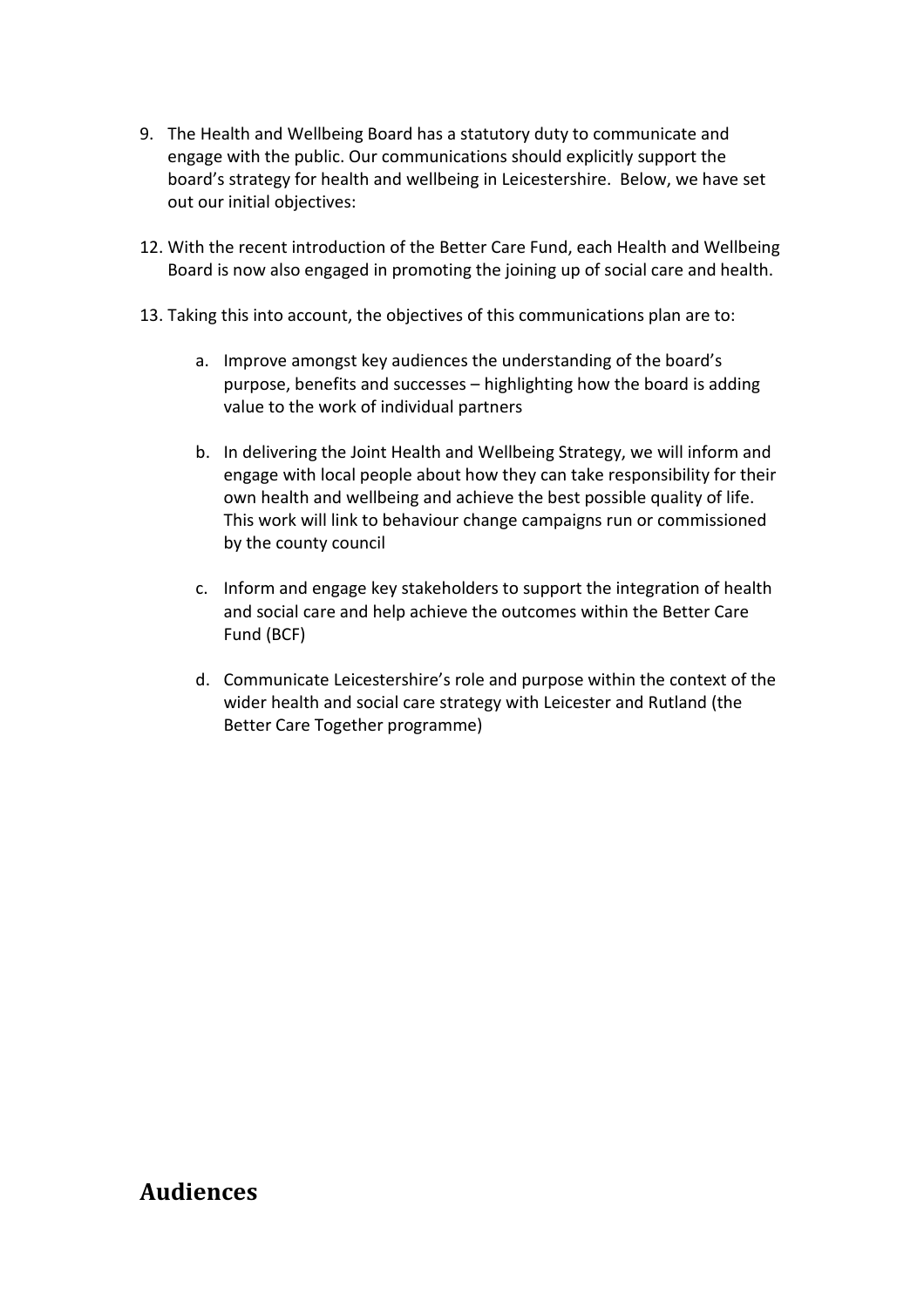| <b>Internal</b>                                                                   |                                             |
|-----------------------------------------------------------------------------------|---------------------------------------------|
| Management teams within partner<br>٠<br>organisations (Police, Healthwatch, CCGs, | Partners / stakeholders<br>Parish councils  |
|                                                                                   | ٠                                           |
| County, Districts and Borough Councils)                                           | Schools / FE providers<br>Universities<br>٠ |
|                                                                                   |                                             |
| Staff affected<br>٠                                                               | Leicestershire and Rutland Sport<br>٠       |
| Wider staff groups<br>٠                                                           | <b>Opinion formers and influencers</b>      |
| Transformation leads within partner<br>٠                                          | Local MPs                                   |
| organisations                                                                     | Professional networks<br>$\bullet$          |
|                                                                                   |                                             |
| <b>Members</b>                                                                    |                                             |
| All members<br>٠                                                                  |                                             |
|                                                                                   |                                             |
| Governance / key stakeholders                                                     |                                             |
|                                                                                   | <b>Communities</b>                          |
| Local                                                                             | Via Healthwatch<br>٠                        |
| <b>Integration Executive</b><br>٠                                                 | Patient participation groups<br>п           |
| <b>Staying Healthy Board</b><br>٠                                                 | Community groups<br>٠                       |
| <b>Substance Misuse Board</b><br>٠                                                | Voluntary sector leaders<br>٠               |
| LLR Board for Health Protection<br>٠                                              | Sports clubs and associations<br>٠          |
| Better Care Together Board and sub-<br>٠                                          |                                             |
| structures                                                                        | Harder to reach groups                      |
| Scrutiny<br>٠                                                                     | Equalities groups<br>٠                      |
| District/Borough HWBBs<br>٠                                                       | Older people<br>٠                           |
| Safeguarding boards<br>٠                                                          | Children<br>٠                               |
| Leicester City Council<br>٠                                                       | Young people<br>٠                           |
| <b>Rutland County Council</b><br>٠                                                | Families with children<br>٠                 |
|                                                                                   | $\blacksquare$<br>Men                       |
| <b>National</b>                                                                   | <b>BME</b> groups<br>٠                      |
| Department of Health<br>٠                                                         | Rural community networks<br>٠               |
| <b>NHS England</b><br>٠                                                           |                                             |
| <b>Trust Development Agency</b><br>٠                                              |                                             |
| <b>Health Protection Agency</b><br>٠                                              |                                             |
| <b>Public Health England</b><br>٠                                                 |                                             |
| <b>Care Quality Commission</b><br>٠                                               |                                             |
| Monitor                                                                           |                                             |
| Ofsted<br>٠                                                                       |                                             |
| Suppliers / providers                                                             | <b>Residents and service users</b>          |
| <b>National contractors</b><br>٠                                                  | ٠<br>Council tax payers                     |
| Local contractors<br>٠                                                            | Social care service users<br>٠              |
| LPT<br>٠                                                                          | Patients<br>٠                               |
| UHL<br>٠                                                                          | Advocacy / service user groups<br>٠         |
| Voluntary sector providers<br>٠                                                   |                                             |
| Private and independent providers<br>٠                                            |                                             |
|                                                                                   |                                             |
| Media                                                                             | <b>Business community</b>                   |
| Local media<br>٠                                                                  | <b>LLEP</b><br>٠                            |
| Trade / specialist media<br>٠                                                     | <b>Chamber of Commerce</b><br>п             |
| National media                                                                    |                                             |
|                                                                                   |                                             |

10. This mapping will be reviewed at regular points so that we can understand the impact of communications and make necessary improvements.

## **Strategy and tools**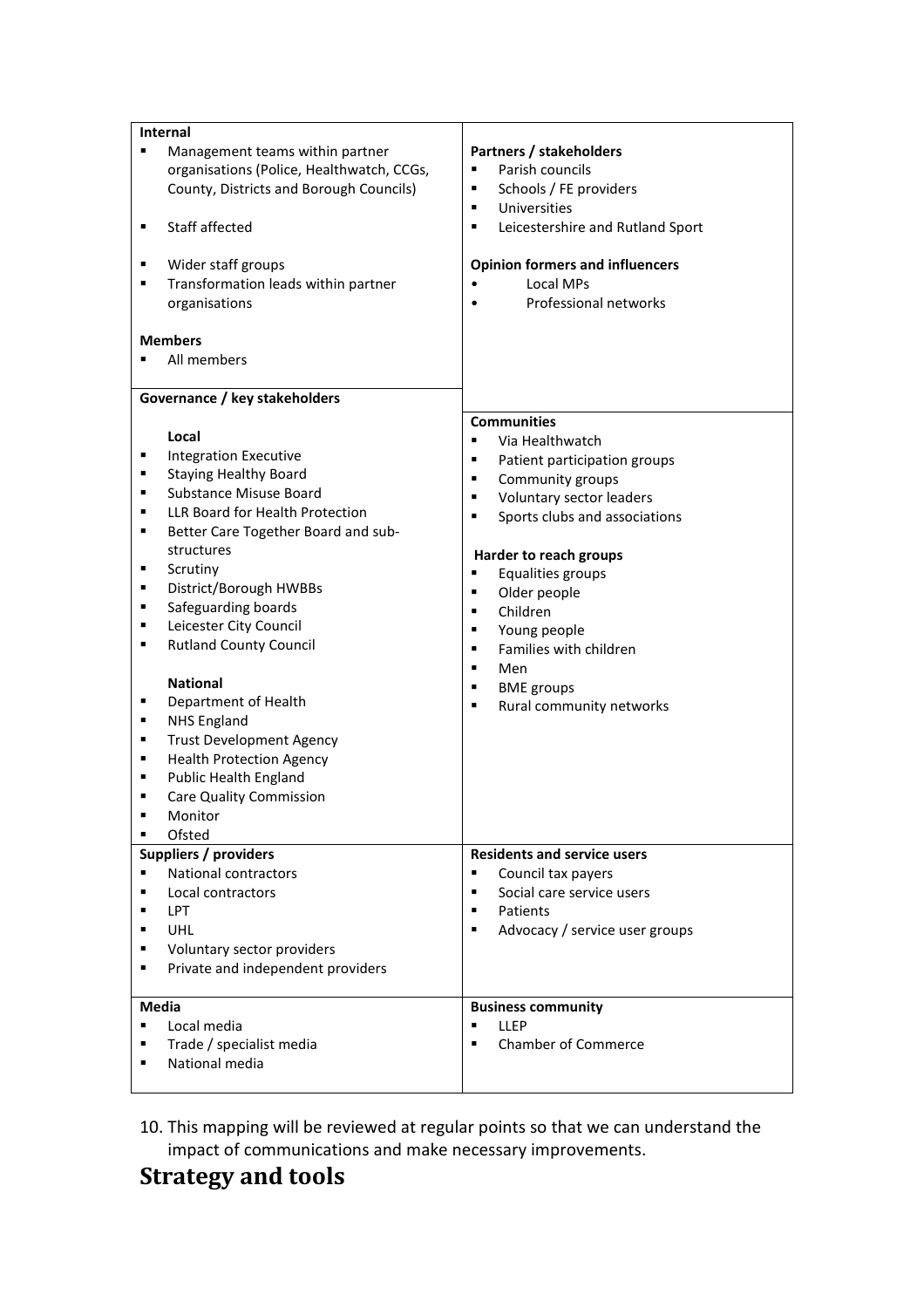- 11. The Health and Wellbeing Board will communicate and engage with its audiences in the context of the wider strategy for health and care in Leicester, Leicestershire and Rutland.
- 12. The board will need to target a range of stakeholders including professionals working in different sectors – so we will need to tailor our communications and make it meaningful. We are also likely to have a variety of contact points within an organisation – at both a strategic and operational levels. Our narrative must be consistent, but our communications will need to be tailored.
- 13. We will engage our partners and audiences via established networks using email updates or briefings. Contact with partners and stakeholders will be mapped to avoid inconsistency of message.
- 14. To the outside world we will demonstrate how we are working together helping to reshape and improve care and health services. Through media work, social media and stakeholder engagement we will seek to improve our reputation and seek to influence policy decisions and other issues at the national and local levels.
- 15. Internally, within the board we will communicate clearly and regularly, ensuring that we equip spokespeople with key messages and we maintain – making the most of low-cost digital communications.
- 16. For example we will exploit social media to reach stakeholders including the media. This will be done primarily through the county council's twitter account (@LeicsCountyHall) to promote positive news and encourage debate where appropriate.
- 17. Our media relations will be proactive as well as responsive to national or local news stories. For example, we will scan for national and local media coverage which we can lever for the benefit of the board.
- 18. Key spokespeople for the communications campaigns will be Ernie White, Chairman of the Health and Wellbeing Board and Prof. Mayur Lakhani, Chairman of the Integration Executive. Other 'subject matter experts' will be fielded as appropriate from the board's membership.

#### **Message and style**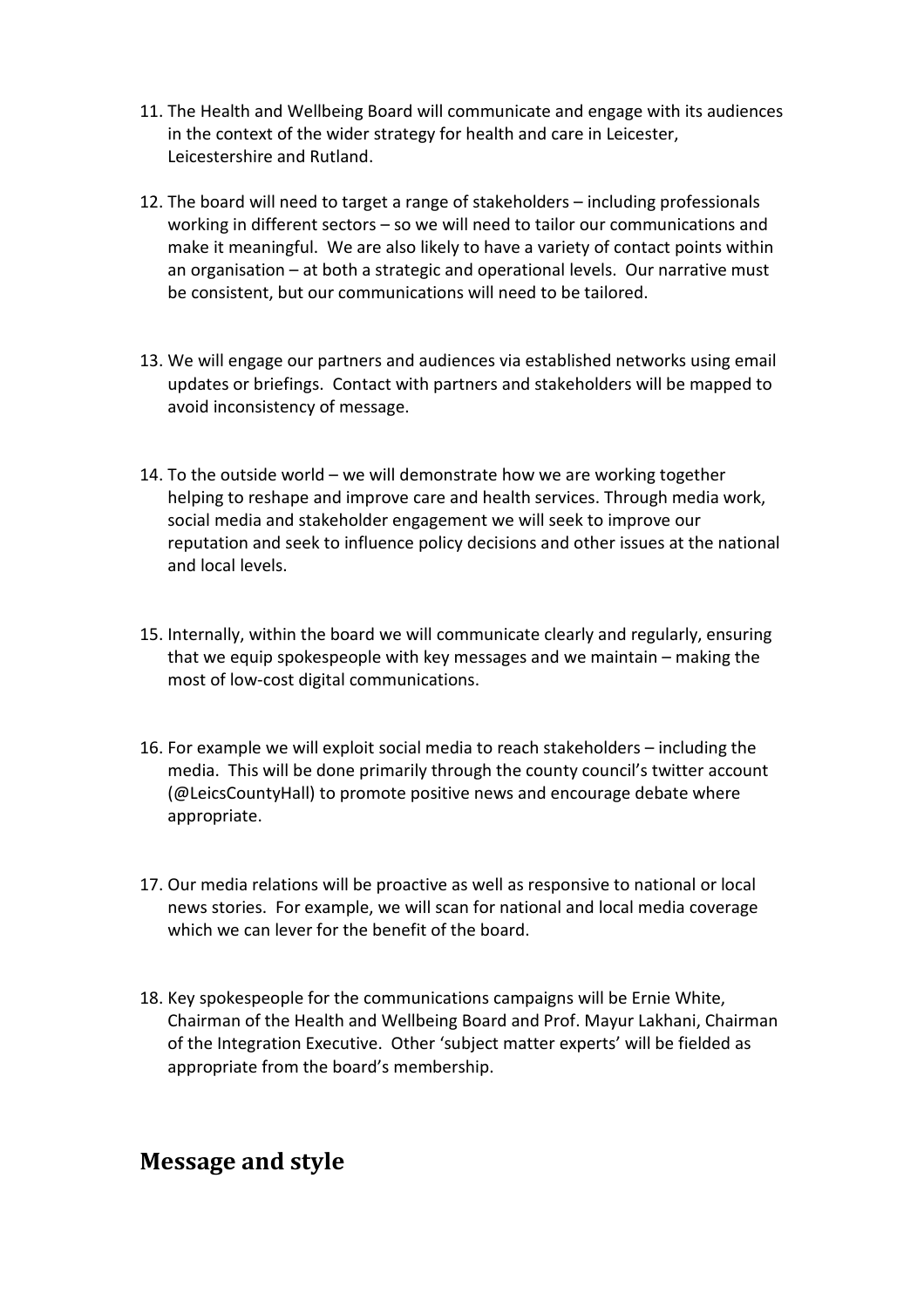- 19. Our key messages will be tailored according to the purpose of communication.
- 20. Our style of communication will be clear, transparent and direct.
- 21. Case studies will be used to bring examples to life. Complex financial information will be distilled – using graphics where needed to illustrate key points.
- 22. We will avoid jargon explaining terms simply and using plain English at all times - and alternative formats such as Easy Read if necessary.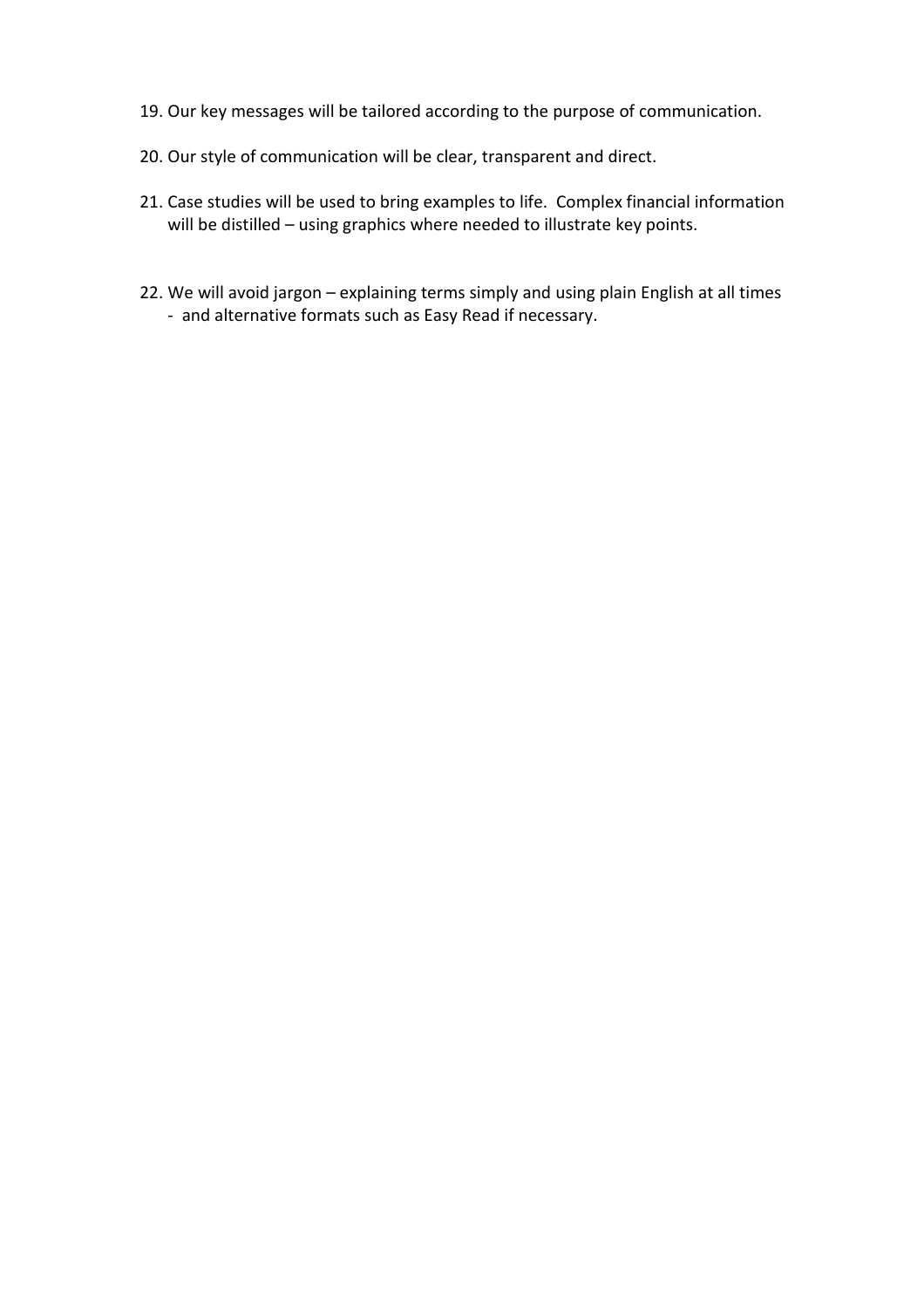#### **High level implementation**

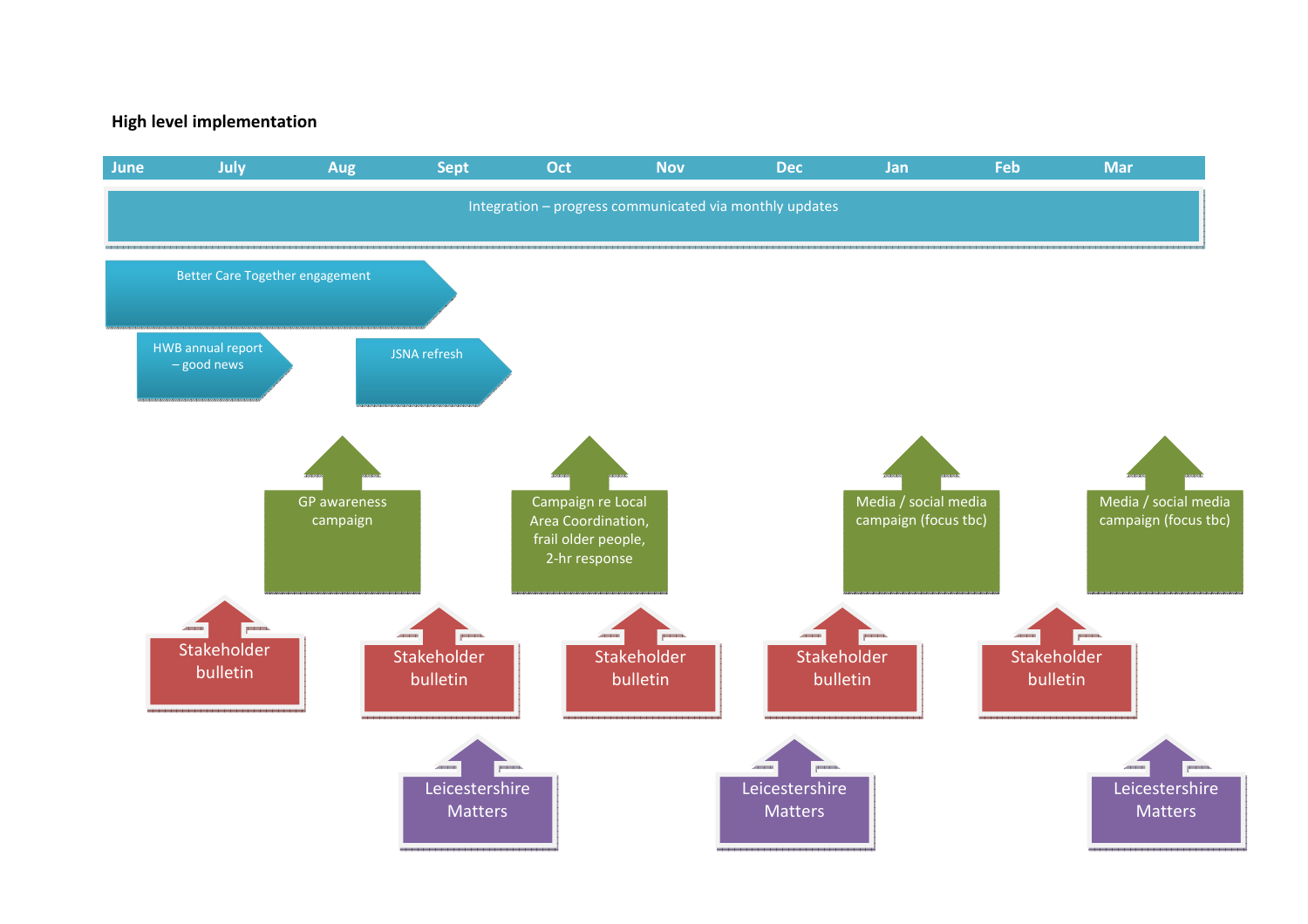#### **Detailed implementation plan**

| <b>Timescale</b>               | <b>Strategic strand</b> | Task / message                                                   | <b>Audience</b>  | Activity / tool       | Responsible |
|--------------------------------|-------------------------|------------------------------------------------------------------|------------------|-----------------------|-------------|
| 3 <sup>rd</sup> June           | Integration             | Better Care Together - summit                                    |                  |                       | MA          |
|                                |                         | • Cllr White - reactive position statement                       |                  |                       |             |
| 10 <sup>th</sup> June (papers) | Getting it right        | Comms to coincide with publication of Cabinet report on new      | Media            | Statement             | MA          |
| 17 <sup>th</sup> June (mtg)    | from childhood          | Public Health responsibility for children's health commissioning |                  |                       |             |
| 26 <sup>th</sup> June          | Integration             | Better Care Together submission is published - internal comms    | Internal         | <b>Briefing</b>       | JM          |
|                                |                         | and reactive media lines starts                                  | Staff            |                       |             |
|                                |                         |                                                                  | Media            | Media statement       | MA          |
| June 14                        | Integration             | Integration (BCF) update                                         | Staff            | Public health - staff | JM          |
|                                |                         |                                                                  |                  | matters               |             |
| End June 14                    | Integration             | Better Care Fund (BCF) plan approved                             | Internal         | Intranet              | MA/SK       |
|                                |                         |                                                                  | Governance       | Email bulletin        |             |
|                                |                         |                                                                  | Media            | Statement             |             |
| June 14                        | ALL                     | PNA stakeholder (residents and professionals) questionnaire -    | Residents        | Statement             | SK / MA     |
|                                |                         | statement from Cllr White                                        | Stakeholders     |                       |             |
| $2nd$ July                     | Integration / LLR       | Briefing voluntary and community sector stakeholders on          | Voluntary sector | <b>Briefing</b>       | CD          |
|                                |                         | integration and Better Care Together                             | stakeholders     |                       |             |
| 3 <sup>rd</sup> July           | ALL                     | Briefing County Council senior managers stakeholders on social   | Council senior   | Briefing / display    | JM / CD     |
|                                |                         | care, integration, prevention and signposting to Better Care     | managers         | materials             |             |
|                                |                         | Together                                                         |                  |                       |             |
| $4th$ July                     | Integration / LLR       | Briefing County Councillors on integration and Better Care       | County           | <b>Briefing</b>       | CD          |
|                                |                         | Together                                                         | Councillors      |                       |             |
| July 14                        | Integration             | Scoping of integration communications milestones - linked to     |                  | Planning              | JM/SK       |
|                                |                         | business case development                                        |                  |                       |             |
| July 14                        | Early intervention      | Scope District/Borough health and wellbeing campaign focused     | Residents        | Planning              | SK          |
|                                | / prevention            | on housing offer                                                 | Stakeholders     |                       |             |
| July 14                        | Early intervention      | Comms to coincide with publication of Cabinet report on Local    | Media            | Press release         | MA          |
|                                | / prevention            | Area Coordination (LAC) - link to Derby case study               |                  |                       |             |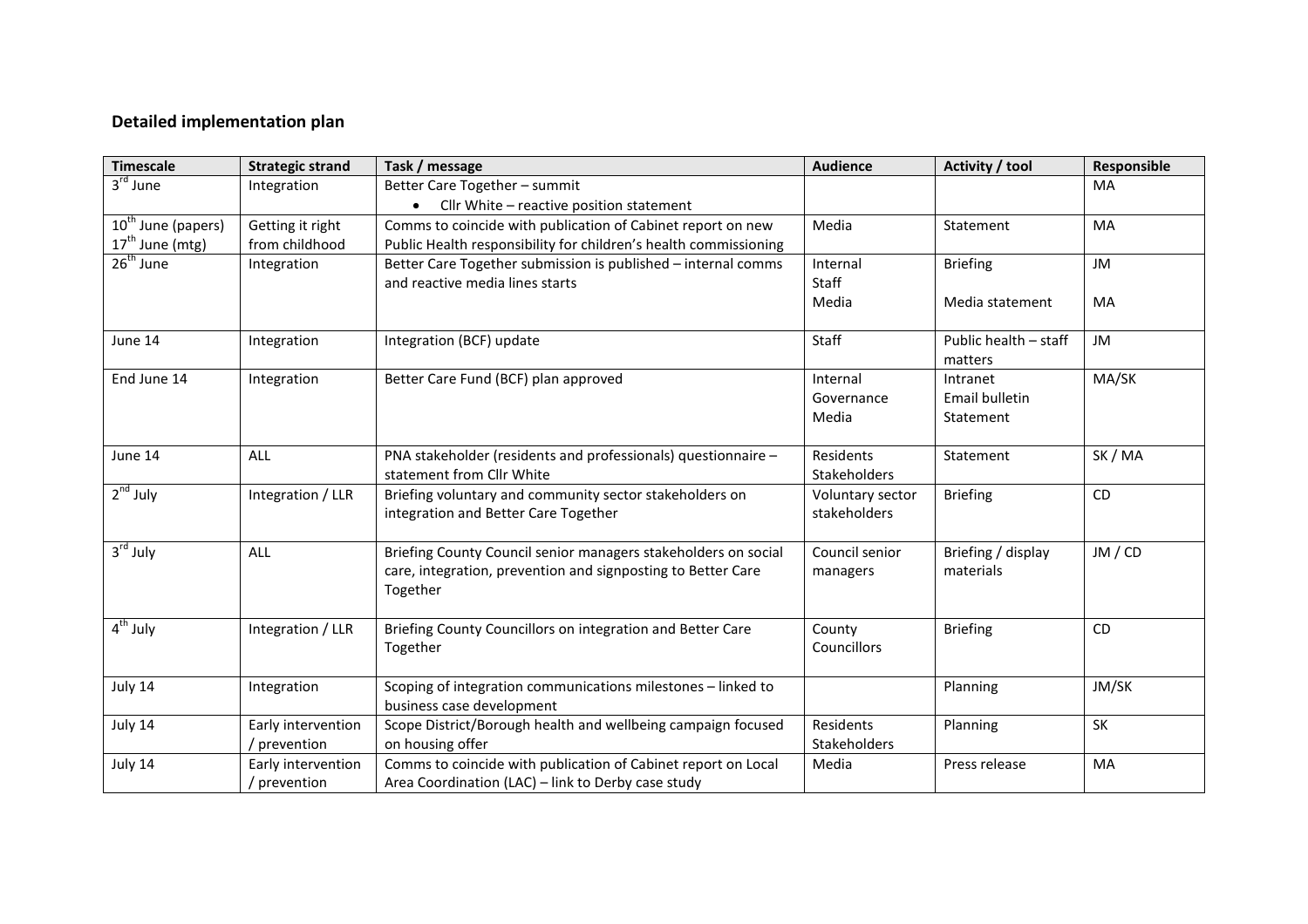| <b>Timescale</b> | <b>Strategic strand</b>            | Task / message                                                                                                                  | <b>Audience</b>                                        | Activity / tool                                | Responsible                       |
|------------------|------------------------------------|---------------------------------------------------------------------------------------------------------------------------------|--------------------------------------------------------|------------------------------------------------|-----------------------------------|
| August 14        | Integration                        | Progress on integration (BCF)                                                                                                   | Staff                                                  | Public health staff<br>matters                 | JM/SK                             |
| August 14        | ALL                                | Start of JSNA refresh                                                                                                           | <b>Stakeholders</b>                                    | Email/article                                  | SK                                |
| September 14     | ALL                                | PNA statutory consultation begins (60 days) - statement from<br>Cllr White encouraging people to take part in the consultation. | Media<br>Internal staff<br>Residents /<br>stakeholders | Press release<br><b>CIS/Staff Matters</b>      | GEM/MA<br><b>SK</b><br><b>GEM</b> |
| September 14     | ALL                                | Update on progress / focus on key roles of board members                                                                        | <b>Residents</b>                                       | Leicestershire<br><b>Matters</b>               | JM / MA                           |
| October 14       | ALL                                | Publication of the Director of Public Health annual report                                                                      | Media<br>Internal staff<br>Residents /<br>stakeholders | Press release<br>Intranets/Staff<br>newsletter | MA/SK                             |
| October 14       | Integration                        | HWBB update linked to BCF timescales/milestones                                                                                 | Staff                                                  | Public health staff<br>matters                 | JM/SK                             |
| November 14      | Influencing other<br><b>Boards</b> | <b>LSCB and SAB annual reports</b>                                                                                              | Internal                                               | Intranets                                      | <b>SK</b>                         |
| December 14      | <b>ALL</b>                         | Update on progress / focus on key roles of board members                                                                        | Residents                                              | Leicestershire<br><b>Matters</b>               | JM / MA                           |
| January 15       | Early intervention<br>prevention   | Launch of LAC service                                                                                                           | Media<br>Internal staff<br>Residents /<br>stakeholders | Various                                        | <b>SK</b>                         |
| February 15      | ALL                                | Joint Health and Wellbeing Strategy engagement event -<br>emerging JSNA priorities                                              | <b>Stakeholders</b>                                    | Event                                          | JM / SK                           |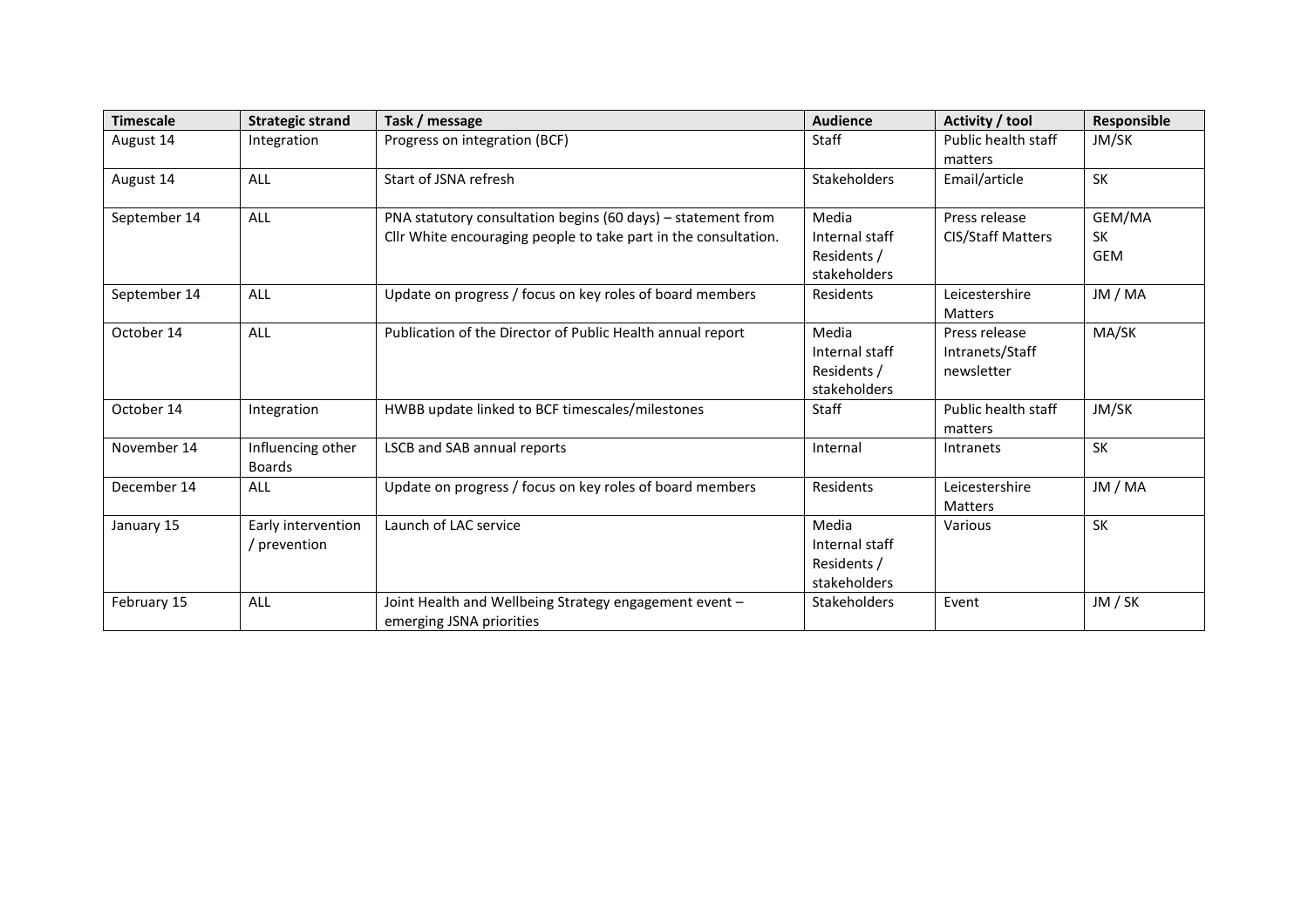## **Resources**

| <b>Team member</b> | Role                                   |
|--------------------|----------------------------------------|
| Jo Morrison        | Strategic communications<br>advice     |
| Mel Atkinson       | Media relations                        |
| Sally Kilbourne    | Delivery of communications<br>activity |

## **Risks**

20. The following provides an overview of the current communications risks. This will be reviewed regularly.

| <b>Risk</b>                                        | <b>Mitigation</b>                                                                                                                    |
|----------------------------------------------------|--------------------------------------------------------------------------------------------------------------------------------------|
| Volume of stakeholders is unmanageable             | Segment into 'high priority' and focus on reaching and<br>engaging these audiences first                                             |
|                                                    |                                                                                                                                      |
| Messages are unclear and confused                  | Be clear about the alignment with national, LLR and other<br>messages                                                                |
|                                                    | Be clear about the target audience $-$ and tailor message                                                                            |
|                                                    | Provide a clear route to ask questions by email and                                                                                  |
|                                                    | telephone - as well as through social media and online                                                                               |
|                                                    | Always use plain English                                                                                                             |
| National coverage causes negativity /<br>confusion | Establish effective horizon-scanning so that media stories<br>can be prepared for and the board can position itself<br>appropriately |
|                                                    | Establish joint or aligned messages with partners                                                                                    |
|                                                    | Train key spokespeople for handling interviews                                                                                       |
|                                                    | Monitor social media effectively                                                                                                     |
| Internal staff are remote and remain<br>isolated   | Ensure that staff communications is planned appropriately<br>and reviewed regularly                                                  |
| Review regularly and add other risks               |                                                                                                                                      |